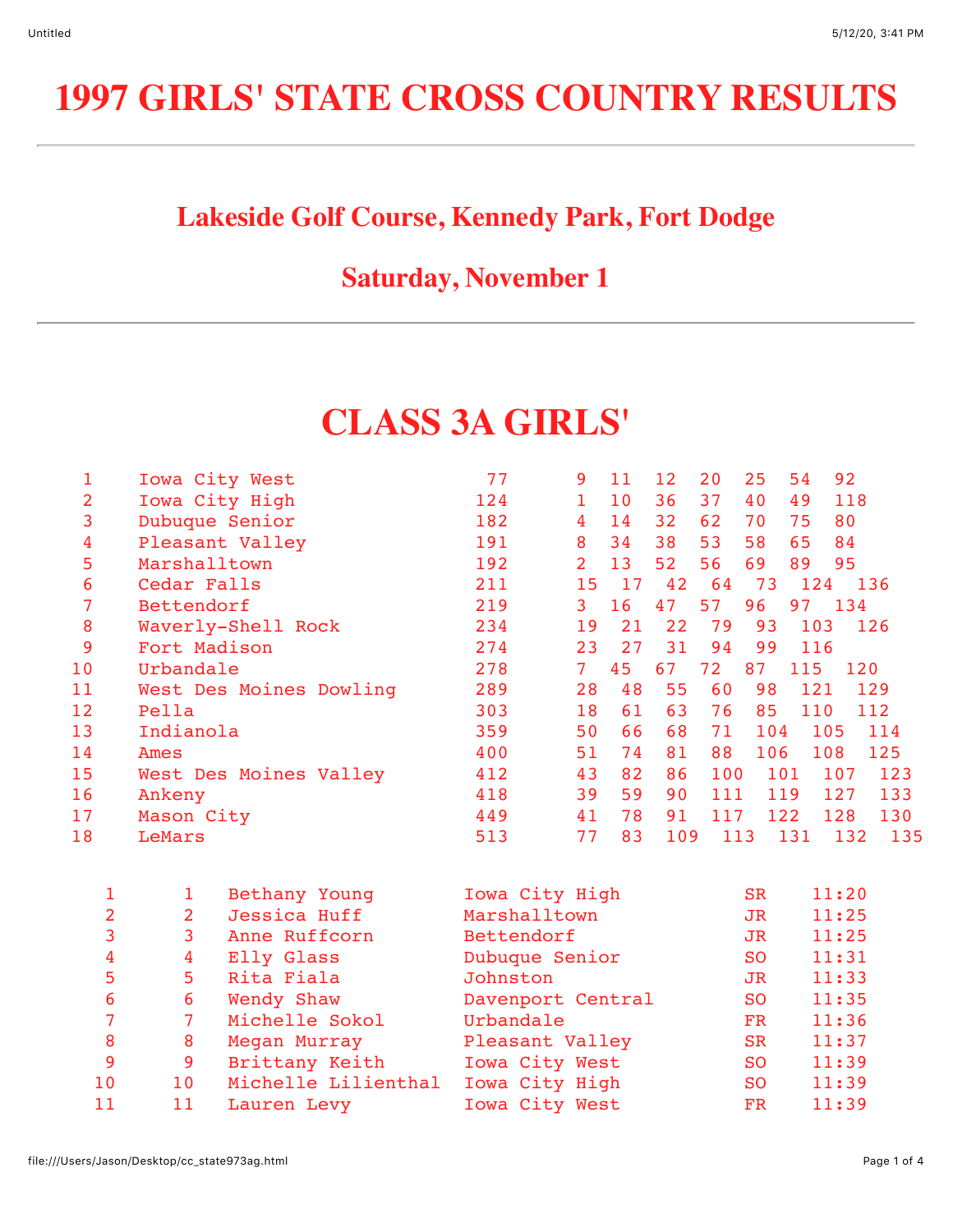| 12 | 12 | Lesley Smith        | Iowa City West          | FR             | 11:53 |
|----|----|---------------------|-------------------------|----------------|-------|
| 13 | 13 | Amanda Tuttle       | Marshalltown            | <b>SO</b>      | 11:55 |
| 14 |    | Megan Tabor         | Dubuque Senior          | <b>JR</b>      | 11:55 |
| 15 | 14 | Ashley Kunkle       | Cedar Falls             | <b>SO</b>      | 11:56 |
| 16 | 15 | Amy Murphy          | Bettendorf              | <b>SR</b>      | 11:56 |
| 17 | 16 | Julie Ruff          | Cedar Falls             | <b>SO</b>      | 11:58 |
| 18 | 17 | Erin Van Zee        | Pella                   | <b>SR</b>      | 11:58 |
| 19 | 18 | Amy Taylor          | Waverly-Shell Rock      | <b>SR</b>      | 11:59 |
| 20 | 19 | Laura Schlapkohl    | Iowa City West          | <b>SR</b>      | 12:00 |
| 21 | 20 | Sara Koehler        | Waverly-Shell Rock      | JR             | 12:01 |
| 22 | 21 | Colleen Bubb        | Waverly-Shell Rock      | <b>SR</b>      | 12:02 |
| 23 |    | Megan Rehm          | Fort Madison            | <b>JR</b>      | 12:03 |
| 24 | 22 | Molly Wedel         | Spencer                 | <b>SR</b>      | 12:04 |
| 25 |    | Veronica Bordewick  | Iowa City West          | FR             | 12:06 |
| 26 | 23 | Jennifer Smith      | Davenport North         | <b>SO</b>      | 12:09 |
| 27 |    | Katie Basham        | Fort Madison            | <b>SO</b>      | 12:10 |
| 28 | 24 | Jessica Seglar      | West Des Moines Dowling | FR             | 12:10 |
| 29 | 25 | Sarah Moreau        | Estherville             | J <sub>R</sub> | 12:11 |
| 30 | 26 | Stacy Ernst         | Cedar Rapids Kennedy    | <b>SR</b>      | 12:12 |
| 31 |    | Lindsey Nye         | Fort Madison            | <b>FR</b>      | 12:14 |
| 32 | 27 | Erin Schwalm        | Dubuque Senior          | <b>SO</b>      | 12:15 |
| 33 | 28 | Rachel Craig        | Ottumwa                 | <b>SR</b>      | 12:16 |
| 34 |    | Kristen Cripple     | Pleasant Valley         | <b>SR</b>      | 12:17 |
| 35 | 29 | Leah Zidon          | Southeast Polk          | <b>JR</b>      | 12:18 |
| 36 |    | Missy Moreland      | Iowa City High          | <b>SR</b>      | 12:18 |
| 37 |    | Molly Meng          | Iowa City High          | <b>SO</b>      | 12:19 |
| 38 |    | Neala Arnold        | Pleasant Valley         | <b>JR</b>      | 12:20 |
| 39 | 30 | Bryony Jones        | Ankeny                  | <b>JR</b>      | 12:20 |
| 40 |    | Lindsay Wetzel      | Iowa City High          | <b>JR</b>      | 12:22 |
| 41 |    | Beth Walker         | Mason City              | <b>JR</b>      | 12:22 |
| 42 |    | Jocelyn Schaefer    | Cedar Falls             | <b>SO</b>      | 12:23 |
| 43 | 31 | Kristin Flood       | West Des Moines Valley  | J <sub>R</sub> | 12:23 |
| 44 | 32 | Kristen Cavanagh    | Des Moines Roosevelt    | <b>JR</b>      | 12:23 |
| 45 |    | Anne Hummel         | Urbandale               | <b>SO</b>      | 12:24 |
| 46 | 33 | Emily Shoopman      | Waterloo West           | <b>FR</b>      | 12:24 |
| 47 |    | Renee Begyn         | Bettendorf              | <b>SO</b>      | 12:24 |
| 48 | 34 | Audrey Schiltz      | West Des Moines Dowling | <b>SO</b>      | 12:25 |
| 49 |    | Anne Heefner        | Iowa City High          | <b>JR</b>      | 12:26 |
| 50 |    | Kylee Welling       | Indianola               | <b>FR</b>      | 12:26 |
| 51 | 35 | Lindsay Heligenthal | Ames                    | <b>JR</b>      | 12:27 |
| 52 |    | Teresa Wauters      | Marshalltown            | J <sub>R</sub> | 12:28 |
| 53 |    | Lisa Blunk          | Pleasant Valley         | <b>SR</b>      | 12:30 |
| 54 |    | Meredith Pedde      | Iowa City West          | JR             | 12:31 |
| 55 | 36 | Melissa Folden      | West Des Moines Dowling | <b>SO</b>      | 12:31 |
| 56 |    | Jannae Holubar      | Marshalltown            | FR             | 12:31 |
| 57 |    | Ali Garrett         | Bettendorf              | <b>SO</b>      | 12:32 |
| 58 |    | Vanessa Stanger     | Pleasant Valley         | <b>SR</b>      | 12:32 |
| 59 | 37 | Windy Clark         | Ankeny                  | <b>JR</b>      | 12:32 |
| 60 |    | Emily Schwartz      | West Des Moines Dowling | FR             | 12:33 |
| 61 | 38 | Holly Goodyk        | Pella                   | JR             | 12:33 |
|    |    |                     |                         |                |       |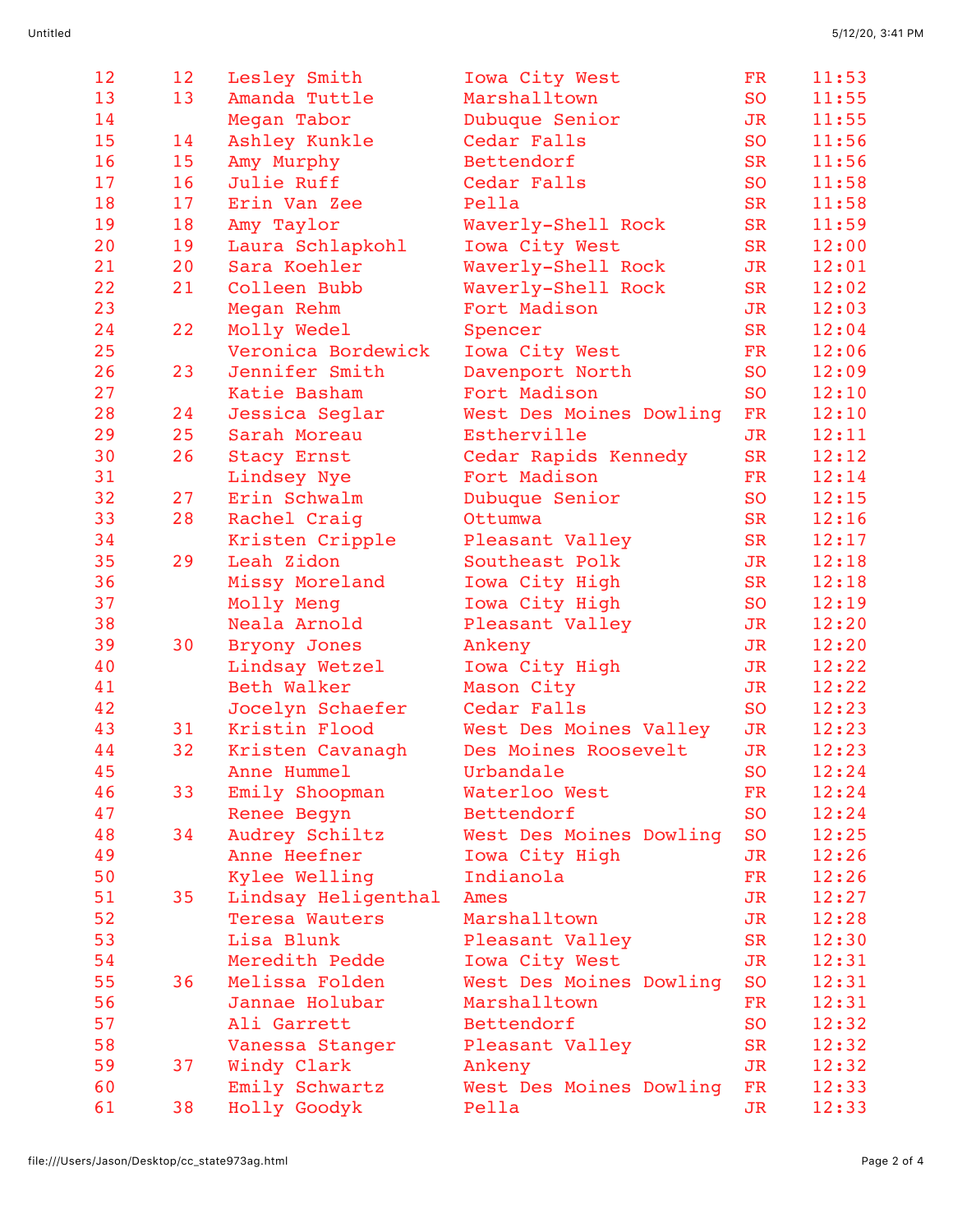| 62  |    | Sarah Willems        | Dubuque Senior          | <b>SR</b>      | 12:34 |
|-----|----|----------------------|-------------------------|----------------|-------|
| 63  |    | Jennifer Dole        | Pella                   | <b>SO</b>      | 12:35 |
| 64  |    | Kate Deaver          | Cedar Falls             | <b>SO</b>      | 12:36 |
| 65  |    | Kim Ahrens           | Pleasant Valley         | <b>SO</b>      | 12:36 |
| 66  |    | Hilary Liepa         | Indianola               | <b>JR</b>      | 12:37 |
| 67  |    | Meredith Schroder    | Urbandale               | J <sub>R</sub> | 12:39 |
| 68  | 39 | Lacey Adams-Brown    | Indianola               | <b>JR</b>      | 12:40 |
| 69  |    | Katie Croker         | Marshalltown            | <b>SO</b>      | 12:40 |
| 70  |    | Sarah Lepp           | Dubuque Senior          | <b>SO</b>      | 12:40 |
| 71  |    | Kelly Sinclair       | Indianola               | <b>SR</b>      | 12:41 |
| 72  |    | Tara LaMay           | Urbandale               | <b>SR</b>      | 12:41 |
| 73  |    | Amber Lange          | Cedar Falls             | FR             | 12:41 |
| 74  |    | Tonya Goodall        | Ames                    | <b>SR</b>      | 12:42 |
| 75  |    | Jenna Specht         | Dubuque Senior          | J <sub>R</sub> | 12:43 |
| 76  |    | Steph Brown          | Pella                   | J <sub>R</sub> | 12:43 |
| 77  | 40 | <b>Stacey Landes</b> | LeMars                  | J <sub>R</sub> | 12:44 |
| 78  |    | Hollie Walusz        | Mason City              | FR             | 12:45 |
| 79  |    | Tricia Coleman       | Waverly-Shell Rock      | <b>SR</b>      | 12:45 |
| 80  |    | Michelle Wieser      | Dubuque Senior          | <b>SO</b>      | 12:46 |
| 81  |    | Julie Reger          | Ames                    | <b>FR</b>      | 12:47 |
| 82  |    | Rebecca Baker        | West Des Moines Valley  | FR             | 12:49 |
| 83  |    | Abby Ohm             | LeMars                  | <b>JR</b>      | 12:51 |
| 84  |    | Jill Borcherding     | Pleasant Valley         | <b>SO</b>      | 12:51 |
| 85  |    | Amy Jones            | Pella                   | <b>SO</b>      | 12:52 |
| 86  |    | Julie Hardin         | West Des Moines Valley  | <b>SO</b>      | 12:52 |
| 87  |    | Christine Mueller    | Urbandale               | <b>FR</b>      | 12:53 |
| 88  |    | Anila Persand        | Ames                    | <b>SO</b>      | 12:54 |
| 89  |    | Kirstin Bermudez     | Marshalltown            | <b>SO</b>      | 12:56 |
| 90  |    | Mandy Willey         | Ankeny                  | <b>SO</b>      | 12:56 |
| 91  |    | Bethany Mastin       | Mason City              | <b>SO</b>      | 12:57 |
| 92  |    | Andrea Buckwalter    | Iowa City West          | <b>SR</b>      | 12:57 |
| 93  |    | Kayleen Trimble      | Waverly-Shell Rock      | FR             | 12:58 |
| 94  |    | Katie Glasgow        | Fort Madison            | <b>SR</b>      | 12:59 |
| 95  |    | Jennie Markham       | Marshalltown            | <b>SO</b>      | 12:59 |
| 96  |    | Amanda Moeller       | Bettendorf              | <b>JR</b>      | 12:59 |
| 97  |    | <b>Stacy Egts</b>    | Bettendorf              | <b>JR</b>      | 13:00 |
| 98  |    | Beth Abramovich      | West Des Moines Dowling | FR             | 13:00 |
| 99  |    | Annie Flach          | Fort Madison            | J <sub>R</sub> | 13:04 |
| 100 |    | Lexi Isaacson        | West Des Moines Valley  | <b>SR</b>      | 13:04 |
| 101 |    | Kelli Freeman        | West Des Moines Valley  | <b>SO</b>      | 13:05 |
| 102 | 41 | Tiffani Ford         | Sioux City East         | <b>SR</b>      | 13:06 |
| 103 |    | Rochelle Anderson    | Waverly-Shell Rock      | <b>JR</b>      | 13:08 |
| 104 |    | Traci Petersen       | Indianola               | <b>SO</b>      | 13:08 |
| 105 |    | Caitlyn Nicol-Thomas | Indianola               | FR             | 13:08 |
| 106 |    | Shannon Floyd        | Ames                    | <b>JR</b>      | 13:09 |
| 107 |    | Becca Synhorst       | West Des Moines Valley  | <b>SR</b>      | 13:09 |
| 108 |    | Claire Gilchrist     | Ames                    | <b>JR</b>      | 13:10 |
| 109 |    | Tiffany Gaummitz     | LeMars                  | <b>JR</b>      | 13:12 |
| 110 |    | Angela Brouwer       | Pella                   | <b>SR</b>      | 13:13 |
| 111 |    | Megan Block          | Ankeny                  | <b>SR</b>      | 13:14 |
|     |    |                      |                         |                |       |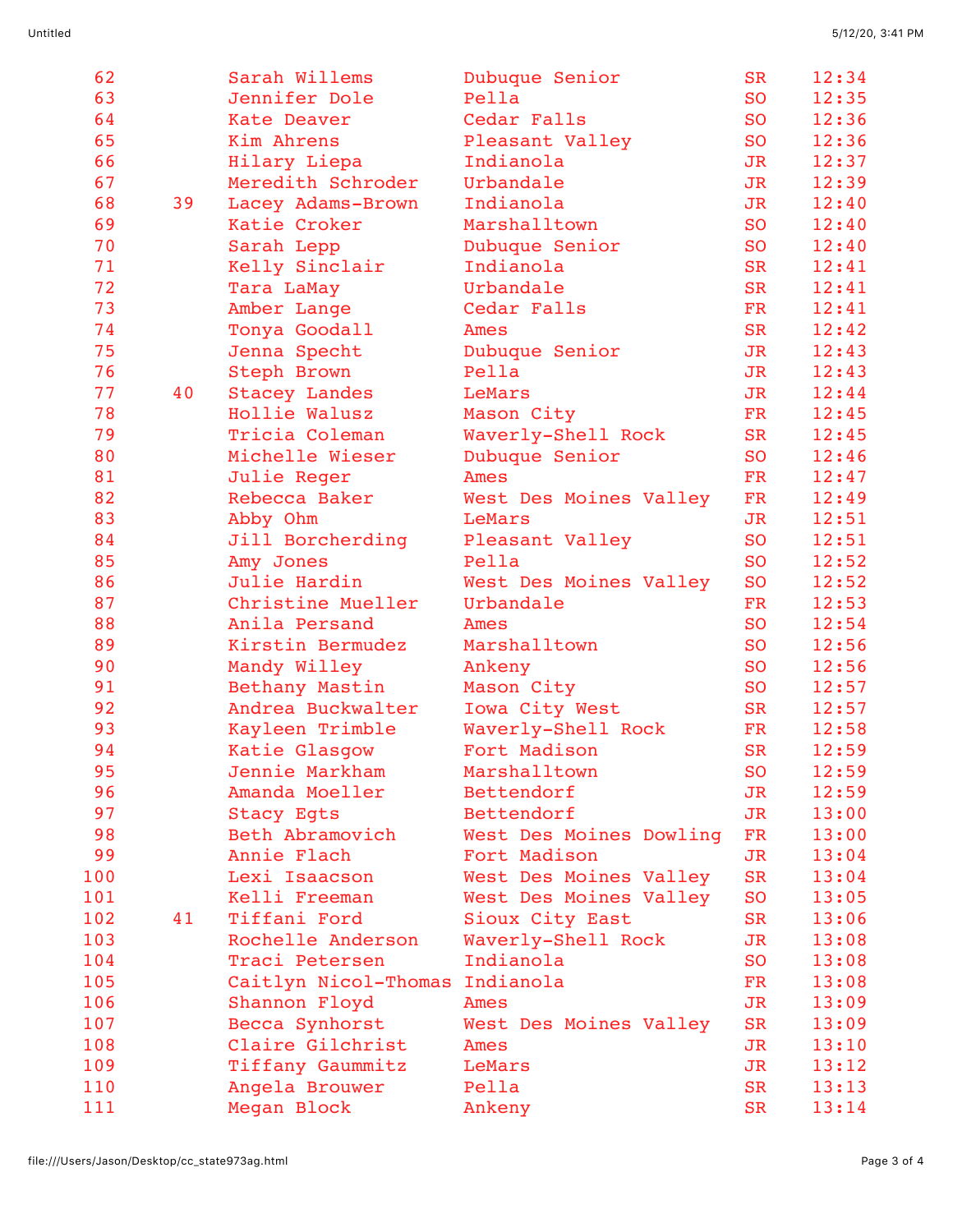| 112 | Ryan Kiburz       | Pella                   | <b>FR</b>                | 13:14 |
|-----|-------------------|-------------------------|--------------------------|-------|
| 113 | Stephanie Gaddis  | LeMars                  | $\overline{\mathrm{JR}}$ | 13:15 |
| 114 | Amy Thompson      | Indianola               | FR                       | 13:16 |
| 115 | Katie Quail       | Urbandale               | <b>SO</b>                | 13:17 |
| 116 | Renae Malcolm     | Fort Madison            | FR                       | 13:17 |
| 117 | Katie Long        | Mason City              | JR                       | 13:18 |
| 118 | Lindsey White     | Iowa City High          | JR                       | 13:19 |
| 119 | Kelsey Singletary | Ankeny                  | <b>SO</b>                | 13:19 |
| 120 | Erica Scheckel    | Urbandale               | SO                       | 13:20 |
| 121 | Ali Hanson        | West Des Moines Dowling | JR                       | 13:22 |
| 122 | Jessica Deveral   | Mason City              | SO <sub>0</sub>          | 13:22 |
| 123 | Keri Gramlich     | West Des Moines Valley  | <b>SO</b>                | 13:23 |
| 124 | Olivia Dietz      | Cedar Falls             | <b>SR</b>                | 13:24 |
| 125 | Erica Lynn        | Ames                    | $_{\rm FR}$              | 13:25 |
| 126 | Hannah Olson      | Waverly-Shell Rock      | <b>SR</b>                | 13:28 |
| 127 | Michelle Kaiser   | Ankeny                  | S <sub>O</sub>           | 13:30 |
| 128 | Holly Ries        | Mason City              | <b>SR</b>                | 13:38 |
| 129 | Allison Schiltz   | West Des Moines Dowling | <b>SO</b>                | 13:42 |
| 130 | Alison DeFrance   | Mason City              | SR                       | 13:43 |
| 131 | Kristi Kass       | LeMars                  | JR                       | 13:46 |
| 132 | Brenda Crabtree   | LeMars                  | <b>SO</b>                | 13:47 |
| 133 | Kirtsten Buck     | Ankeny                  | <b>SO</b>                | 14:00 |
| 134 | Mary Jo Panaggio  | Bettendorf              | <b>SR</b>                | 14:04 |
| 135 | Haley Ohm         | LeMars                  | SR                       | 14:53 |
| 136 | Jamie Nemmers     | Cedar Falls             | <b>SO</b>                | 16:12 |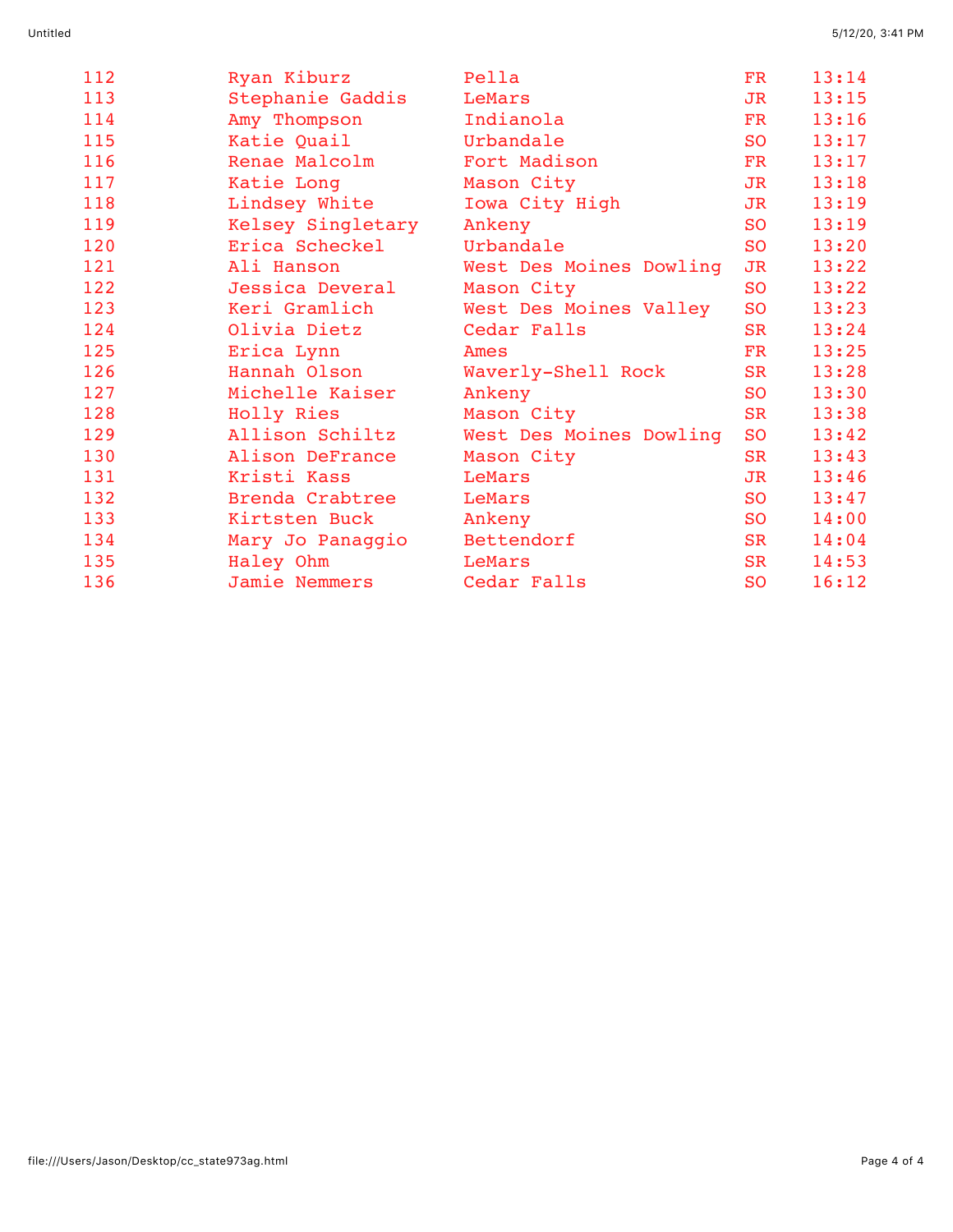# **1997 GIRLS' STATE CROSS COUNTRY RESULTS**

### **Lakeside Golf Course, Kennedy Park, Fort Dodge**

#### **Saturday, November 1**

## **CLASS 2A GIRLS'**

| 1  | Sibley-Ocheyedan          | 127 | 5  | 22  | 23  | 34  | 43  | 100        | 130 |     |
|----|---------------------------|-----|----|-----|-----|-----|-----|------------|-----|-----|
| 2  | Benton                    | 179 | 6  | 19  | 35  | 55  | 64  | 77         | 106 |     |
| 3  | Cascade                   | 209 | 15 | 16  | 49  | 60  | 69  | 71         | 132 |     |
| 4  | Maquoketa                 | 231 | 17 | 28  | 32  | 74  | 80  | 114        | 147 |     |
| 5  | Nevada                    | 272 | 18 | 26  | 50  | 83  | 95  | 110        | 121 |     |
| 6  | Council Bluffs St. Albert | 274 | 1. | 48  | 53  | 76  | 96  | 104        | 107 |     |
| 7  | Waukon                    | 275 | 27 | 38  | 62  | 73  | 75  | 94         | 105 |     |
| 8  | South O'Brien             | 295 | 10 | 31  | 45  | 87  | 122 | 135        |     | 140 |
| 9  | Unity Christian           | 299 | 39 | 54  | 61  | 63  | 82  | 98         | 120 |     |
| 10 | Monticello                | 333 | 24 | 65  | 67  | 88  | 89  | 117        | 134 |     |
| 11 | New Hampton               | 334 | 47 | 51  | 52  | 81  | 103 | 109        |     | 116 |
| 12 | <b>ADM</b>                | 360 | 42 | 68  | 70  | 78  | 102 | 113        |     | 119 |
| 13 | Iowa Falls                | 392 | 41 | 59  | 72  | 93  | 127 | 139        |     | 142 |
| 14 | Carroll Kuemper           | 415 | 9  | 66  | 101 | 111 |     | 128<br>129 |     | 136 |
| 15 | Forest City               | 499 | 86 | 91  | 99  | 108 |     | 115        | 118 | 143 |
| 16 | Chariton                  | 515 | 57 | 79  | 92  | 141 |     | 146        | 148 | 149 |
| 17 | Ballard                   | 545 | 58 | 112 | 124 |     | 125 | 126        | 133 | 138 |
| 18 | Grinnell                  | 560 | 84 | 85  | 123 | 131 |     | 137        | 144 | 145 |

|    |    | Kristina Quigley  | Council Bluffs St. Albert | JR.       | 11:45 |
|----|----|-------------------|---------------------------|-----------|-------|
| 2  | 2  | Kendra Versendaal | Prairie City-Monroe       | SR        | 11:48 |
| 3  | 3  | Kristi Schmidt    | Spirit Lake Park          | SR.       | 11:50 |
| 4  | 4  | Mindy Engel       | Union                     | FR.       | 11:55 |
| 5  | 5  | Martie Houtsma    | Sibley-Ocheyedan          | SR        | 12:00 |
| 6  | 6  | Georgia Millward  | Benton                    | SO.       | 12:04 |
| 7  |    | Sarah Stevens     | Eagle Grove               | JR.       | 12:05 |
| 8  | 8  | Missy Buttry      | Shenandoah-Essex          | FR.       | 12:08 |
| 9  | 9  | Michelle Behrens  | Carroll Kuemper           | JR.       | 12:10 |
| 10 | 10 | Eve Kummerfeld    | South O'Brien             | <b>SR</b> | 12:13 |
| 11 | 11 | Jessica Hotchkiss | Washington                | SR        | 12:14 |
|    |    |                   |                           |           |       |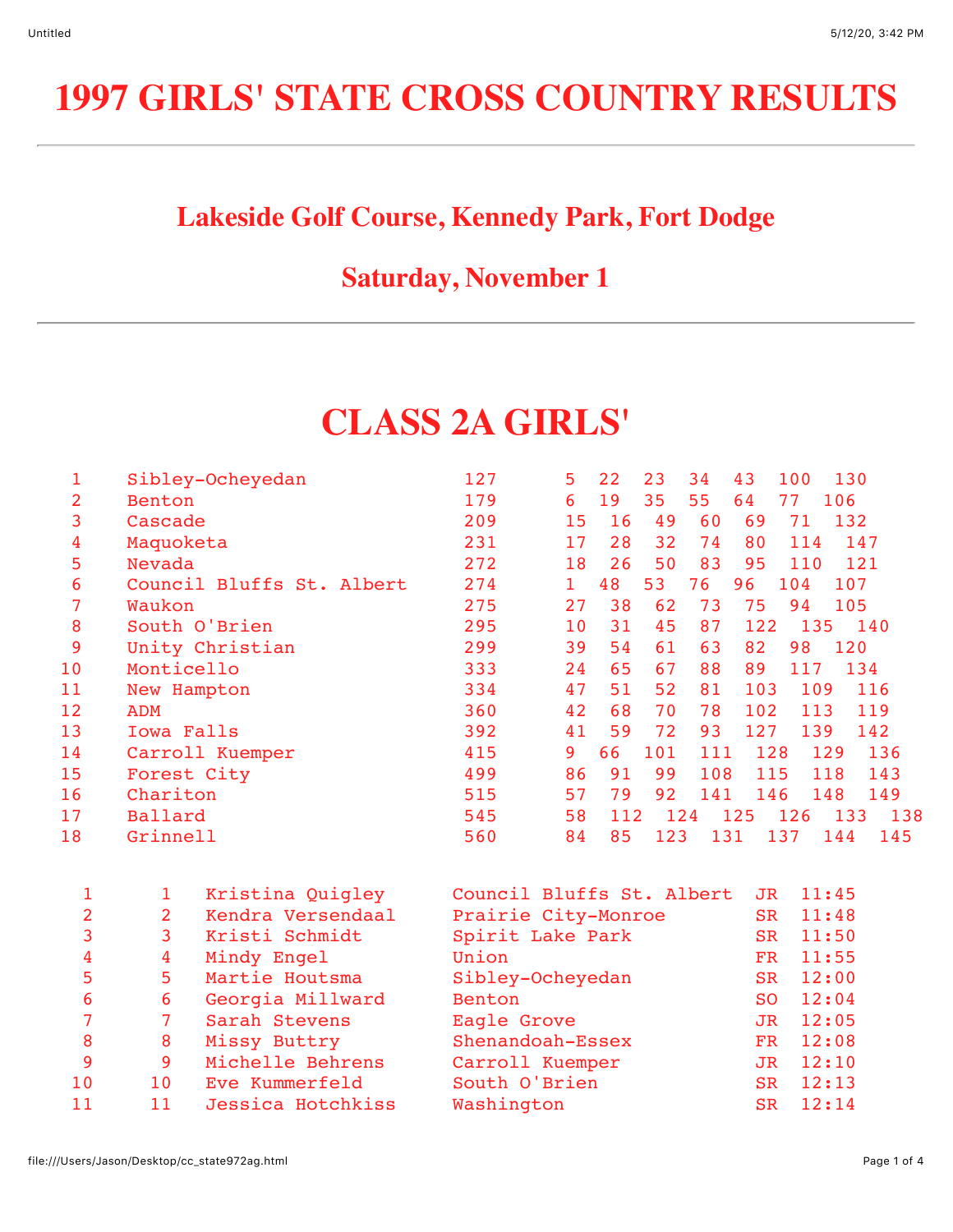| 12 | 12 | Missy Domeyer        | Dyersville Beckman        | JR          | 12:15    |
|----|----|----------------------|---------------------------|-------------|----------|
| 13 | 13 | Jenny Hasty          | Stuart West Central       | <b>SO</b>   | 12:15    |
| 14 | 14 | Melissa Coleman      | Denison-Schleswig         | <b>SR</b>   | 12:16    |
| 15 |    | Alison Althoff       | Cascade                   | <b>SO</b>   | 12:16    |
| 16 | 15 | Raina Gassman        | Cascade                   | <b>SO</b>   | 12:16    |
| 17 | 16 | Nicole Cueno         | Maquoketa                 | <b>SR</b>   | 12:17    |
| 18 | 17 | Val Oltman           | Nevada                    | <b>SR</b>   | 12:17    |
| 19 | 18 | <b>Brianne Hupke</b> | Benton                    | <b>SR</b>   | 12:18    |
| 20 | 19 | Janelle Burger       | Centerville               | <b>JR</b>   | 12:19    |
| 21 | 20 | Jessie Brooks        | MFL-Mar-Mac               | <b>SO</b>   | 12:19    |
| 22 | 21 | Bridget Prins        | Sibley-Ocheyedan          | <b>FR</b>   | 12:20    |
| 23 | 22 | Kari Kruger          | Sibley-Ocheyedan          | <b>SO</b>   | 12:22    |
| 24 | 23 | Nikki Billmeyer      | Monticello                | <b>SR</b>   | 12:24    |
| 25 | 24 | Amber Friedrich      | Algona                    | <b>FR</b>   | 12:27    |
| 26 |    | Angie Ahlquist       | Nevada                    | <b>SR</b>   | 12:31    |
| 27 | 25 | Lacy O'Neill         | Waukon                    | <b>SO</b>   | 12:34    |
| 28 |    | Jessica Kilburg      | Maquoketa                 | $J_{\rm R}$ | 12:35    |
| 29 | 26 | Tara Bruck           | Harlan                    | $J_{\rm R}$ | 12:35    |
| 30 | 27 | Angie Tumey          | Maquoketa Valley          | <b>JR</b>   | 12:36    |
| 31 | 28 | Mary Kummerfeld      | South O'Brien             | <b>FR</b>   | 12:37    |
| 32 |    | Mindy Hudrlik        | Maquoketa                 | <b>JR</b>   | 12:37    |
| 33 | 29 | Erika Sanchez        | Washington                | <b>JR</b>   | 12:37    |
| 34 |    | Vicky Benz           | Sibley-Ocheyedan          | <b>FR</b>   | 12:38    |
| 35 |    | Dove Morrow          | <b>Benton</b>             | FR          | 12:38    |
| 36 | 30 | Leigh Hagen          | Davenport Assumption      | <b>SO</b>   | 12:41    |
| 37 | 31 | Lyndsy Owen          | Waukee-Van Meter          | <b>SO</b>   | 12:41    |
| 38 |    | Lori Osterhaus       | Waukon                    | JR          | 12:42    |
| 39 |    | Jessica Rowenhorst   | Unity Christian           | <b>SO</b>   | 12:43    |
| 40 | 32 | Jennifer Bogle       | Davis County-Fox Valley   | <b>SO</b>   | 12:43    |
| 41 | 33 | Sara Stensland       | Iowa Falls                | <b>SR</b>   | 12:43    |
| 42 |    | Mari Steele          | ADM                       | FR          | 12:44    |
| 43 |    | Margaret Feller      | Sibley-Ocheyedan          | <b>JR</b>   | 12:44    |
| 44 | 34 | Beth Boyer           | Waukee-Van Meter          | <b>SR</b>   | 12:44    |
| 45 |    | Sherri Jones         | South O'Brien             | JR          | 12:44    |
| 46 | 35 | Emily Nestor         | Sheldon                   | <b>SO</b>   | 12:45    |
| 47 |    | Lindsey Hansen       | New Hampton               | JR          | 12:45    |
| 48 |    | Katie Milner         | Council Bluffs St. Albert | FR          | 12:46    |
| 49 |    | Jackie Welter        | Cascade                   |             | JR 12:46 |
| 50 | 36 | Libby Johnson        | Nevada                    | <b>SR</b>   | 12:47    |
| 51 |    | Nicole Wendl         | New Hampton               | JR          | 12:47    |
| 52 | 37 | Jenny Kramer         | New Hampton               | <b>SR</b>   | 12:49    |
| 53 |    | Melissa Respeliers   | Council Bluffs St. Albert | FR          | 12:49    |
| 54 |    | Amanda Vander Wilt   | Unity Christian           | <b>SR</b>   | 12:50    |
| 55 |    | Liz Markwitz         | Benton                    | <b>SR</b>   | 12:51    |
| 56 | 38 | Amy Olson            | Humboldt                  | JR          | 12:51    |
| 57 | 39 | Allison Kuball       | Chariton                  | <b>SO</b>   | 12:51    |
| 58 |    | Kristyn Williams     | Ballard                   | <b>JR</b>   | 12:52    |
| 59 |    | Larissa Pisney       | Iowa Falls                | <b>SR</b>   | 12:52    |
| 60 |    | Emily Kearney        | Cascade                   | <b>SR</b>   | 12:53    |
| 61 |    | Jodi Van Meeteren    | Unity Christian           | JR          | 12:53    |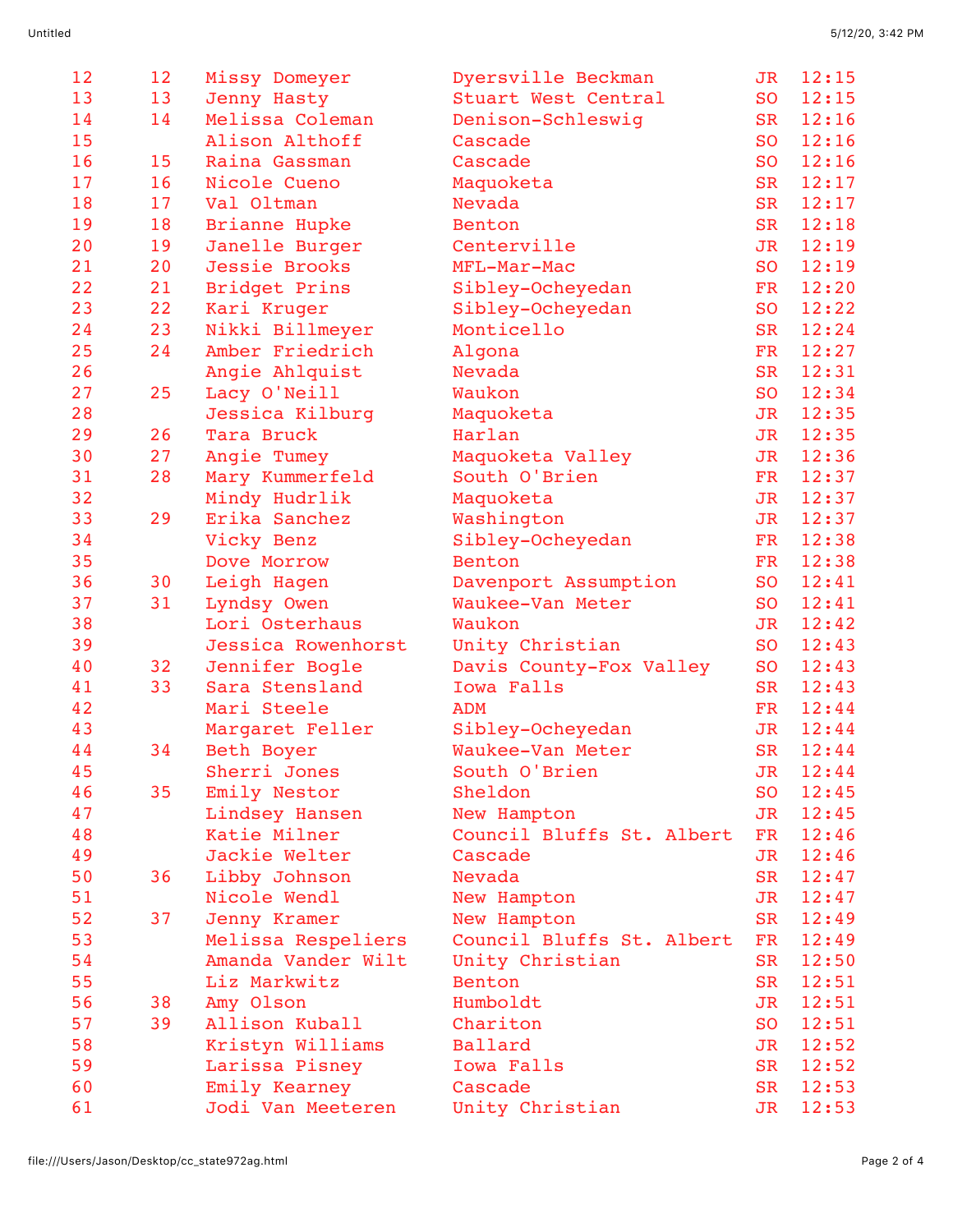| 62         |    | Kim Murphy                         | Waukon                                   | <b>SO</b>              | 12:54 |
|------------|----|------------------------------------|------------------------------------------|------------------------|-------|
| 63         |    | Mindy Van Kalsbeek                 | Unity Christian                          | <b>JR</b>              | 12:55 |
| 64         |    | Lisa Whelchel                      | Benton                                   | <b>JR</b>              | 12:55 |
| 65         |    | Shannon Ellis                      | Monticello                               | <b>SR</b>              | 12:55 |
| 66         |    | Angie Angel                        | Carroll Kuemper                          | <b>SR</b>              | 12:56 |
| 67         |    | Brenda Brighton                    | Monticello                               | FR                     | 12:56 |
| 68         |    | Shawna Vande Vorde                 | ADM                                      | <b>SR</b>              | 12:57 |
| 69         |    | Beth Donovan                       | Cascade                                  | <b>SR</b>              | 12:57 |
| 70         |    | Shannon Severidt                   | <b>ADM</b>                               | <b>FR</b>              | 12:57 |
| 71         |    | Bridget Noonan                     | Cascade                                  | <b>JR</b>              | 12:58 |
| 72         |    | Shonda Parr                        | Iowa Falls                               | <b>SO</b>              | 12:58 |
| 73         |    | Teresa Hammil                      | Waukon                                   | <b>JR</b>              | 12:59 |
| 74         |    | Monica Neiss                       | Maquoketa                                | <b>JR</b>              | 13:00 |
| 75         |    | Shelly Lyons                       | Waukon                                   | <b>JR</b>              | 13:01 |
| 76         |    | Katie Busch                        | Council Bluffs St. Albert                | <b>SO</b>              | 13:02 |
| 77         |    | Kara Dietrich                      | Benton                                   | <b>SO</b>              | 13:02 |
| 78         |    | Kate Nichols                       | <b>ADM</b>                               | <b>SR</b>              | 13:02 |
| 79         |    | Heidi Snook                        | Chariton                                 | <b>SO</b>              | 13:03 |
| 80         |    | Maggie Hudrlik                     | Maquoketa                                | <b>FR</b>              | 13:03 |
| 81         |    | Andrea Boos                        | New Hampton                              | <b>FR</b>              | 13:03 |
| 82         |    | Katie Hoekstra                     | Unity Christian                          | <b>SO</b>              | 13:04 |
| 83         |    | Jocelyn Purtzer                    | Nevada                                   | <b>SO</b>              | 13:04 |
| 84         |    | Alison Pirkl                       | Grinnell                                 | JR                     | 13:04 |
| 85         |    | Lisa Cadmus                        | Grinnell                                 | <b>SR</b>              | 13:05 |
| 86         |    | Amber Jefson                       | Forest City                              | <b>JR</b>              | 13:05 |
| 87         |    | Allison Eldridge                   | South O'Brien                            | <b>JR</b>              | 13:07 |
| 88         |    | Joni Zimmerman                     | Monticello                               | <b>FR</b>              | 13:08 |
| 89         |    | Emily Chapman                      | Monticello                               | <b>FR</b>              | 13:09 |
| 90         | 40 | Teri Bowers                        | Missouri Valley                          | <b>SR</b>              | 13:10 |
| 91         |    | Tiffany Anderson                   | Forest City                              | <b>FR</b>              | 13:11 |
| 92         |    | Kelly McNaughton                   | Chariton                                 | FR                     | 13:12 |
| 93         |    | Andrea Conover                     | Iowa Falls                               | <b>SR</b>              | 13:12 |
| 94         |    | Erin Malone                        | Waukon                                   | <b>SO</b>              | 13:13 |
| 95         | 41 | Kara Kirkhart                      | Nevada                                   | JR                     | 13:13 |
| 96         |    | Claire Weidnam                     | Council Bluffs St. Albert                | <b>FR</b>              | 13:15 |
| 97         | 42 | <b>Brandee Derrick</b>             | Saydel                                   | <b>SR</b>              | 13:16 |
| 98         |    | Amber Hoogland                     | Unity Christian                          | <b>SR</b>              | 13:18 |
| 99         |    | Laura Korth                        | Forest City                              | SO                     | 13:19 |
| 100        |    | Jill Marnach                       | Sibley-Ocheyedan                         | <b>SO</b>              | 13:20 |
| 101        |    |                                    |                                          | <b>SR</b>              | 13:21 |
| 102        |    | Hillary Prenger<br>Suezanne Martin | Carroll Kuemper<br>ADM                   | SO.                    | 13:22 |
|            |    |                                    |                                          |                        |       |
| 103<br>104 |    | Jackie Huegel                      | New Hampton<br>Council Bluffs St. Albert | JR                     | 13:22 |
|            |    | Christina Hasenkamp                |                                          | <b>SR</b><br><b>SO</b> | 13:22 |
| 105        |    | Courtney Beardmore                 | Waukon                                   |                        | 13:23 |
| 106        |    | Rebecca Silhanek                   | Benton                                   | <b>SO</b>              | 13:23 |
| 107        |    | Emily Fischer                      | Council Bluffs St. Albert                | S <sub>O</sub>         | 13:27 |
| 108        |    | Carrie Conklin                     | Forest City                              | JR                     | 13:28 |
| 109        |    | Jaclyn Van Ort                     | New Hampton                              | FR                     | 13:29 |
| 110        |    | Shana Murray                       | Nevada                                   | <b>SR</b>              | 13:29 |
| 111        |    | Katie Collison                     | Carroll Kuemper                          | <b>SO</b>              | 13:29 |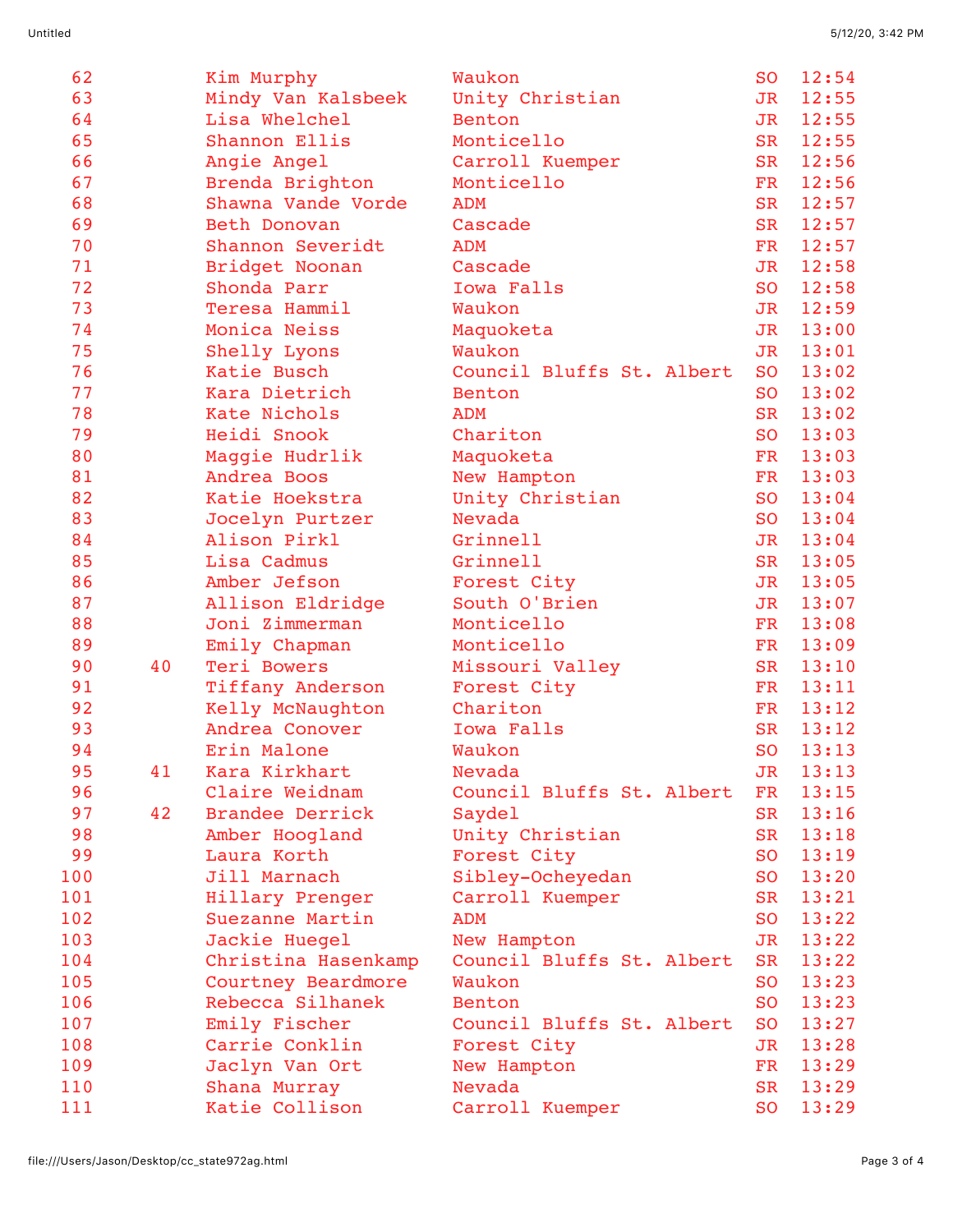| 112 | Suzanne Wiggers      | <b>Ballard</b>    | <b>SR</b>       | 13:30 |
|-----|----------------------|-------------------|-----------------|-------|
| 113 | Kristin Reed         | ADM               | <b>SR</b>       | 13:30 |
| 114 | Melissa McKeon       | Maquoketa         | JR              | 13:31 |
| 115 | Kristen Kafer        | Forest City       | FR              | 13:31 |
| 116 | Amy Sumner           | New Hampton       | J <sub>R</sub>  | 13:32 |
| 117 | Kali Kiner           | Monticello        | <b>SR</b>       | 13:33 |
| 118 | Kim Jacobs           | Forest City       | J <sub>R</sub>  | 13:36 |
| 119 | Kacie Roberts        | <b>ADM</b>        | FR              | 13:39 |
| 120 | Rachelle Kroll       | Unity Christian   | SO <sub>0</sub> | 13:40 |
| 121 | Ashley Cooprider     | Nevada            | <b>SR</b>       | 13:40 |
| 122 | Rebecca Mehrens      | South O'Brien     | <b>SR</b>       | 13:41 |
| 123 | Melissa McConnell    | Grinnell          | <b>SR</b>       | 13:42 |
| 124 | Kendra Larson        | Ballard           | <b>SO</b>       | 13:43 |
| 125 | Kiley McLaughlin     | Ballard           | <b>SR</b>       | 13:44 |
| 126 | Lindsay Smith        | Ballard           | <b>SO</b>       | 13:45 |
| 127 | Shawna Obrecht       | <b>Iowa Falls</b> | <b>SR</b>       | 13:45 |
| 128 | Tricia Arellano      | Carroll Kuemper   | JR              | 13:49 |
| 129 | Karen Lally          | Carroll Kuemper   | J <sub>R</sub>  | 13:51 |
| 130 | Katie Hartzell       | Sibley-Ocheyedan  | FR              | 13:52 |
| 131 | Holly Griffith       | Grinnell          | <b>SR</b>       | 13:53 |
| 132 | Anna Casey           | Cascade           | <b>SR</b>       | 13:55 |
| 133 | Courtney Goodman     | Ballard           | <b>FR</b>       | 14:02 |
| 134 | Molly Lawrence       | Monticello        | J <sub>R</sub>  | 14:03 |
| 135 | Tonya Mews           | South O'Brien     | <b>FR</b>       | 14:16 |
| 136 | Liz Naughton         | Carroll Kuemper   | FR              | 14:17 |
| 137 | Christy VanDonselaar | Grinnell          | <b>SR</b>       | 14:18 |
| 138 | Shelly Tomlinson     | Ballard           | FR              | 14:20 |
| 139 | Sabra Ellingson      | <b>Iowa Falls</b> | <b>FR</b>       | 14:21 |
| 140 | Shonna Fintel        | South O'Brien     | <b>SR</b>       | 14:24 |
| 141 | Emily Irving         | Chariton          | <b>SO</b>       | 14:25 |
| 142 | Ericka Skadburg      | Iowa Falls        | <b>SR</b>       | 14:25 |
| 143 | Katie Kleemeier      | Forest City       | <b>SR</b>       | 14:27 |
| 144 | Jennifer Laidig      | Grinnell          | <b>SR</b>       | 14:42 |
| 145 | Aundi Seaba          | Grinnell          | <b>FR</b>       | 14:44 |
| 146 | Talia Ruble          | Chariton          | FR              | 14:46 |
| 147 | Katie Burnett        | Maquoketa         | SO <sub>0</sub> | 14:50 |
| 148 | Tressa Kennedy       | Chariton          | <b>SO</b>       | 14:51 |
| 149 | Jalaina Tyree        | Chariton          | <b>SR</b>       | 14:55 |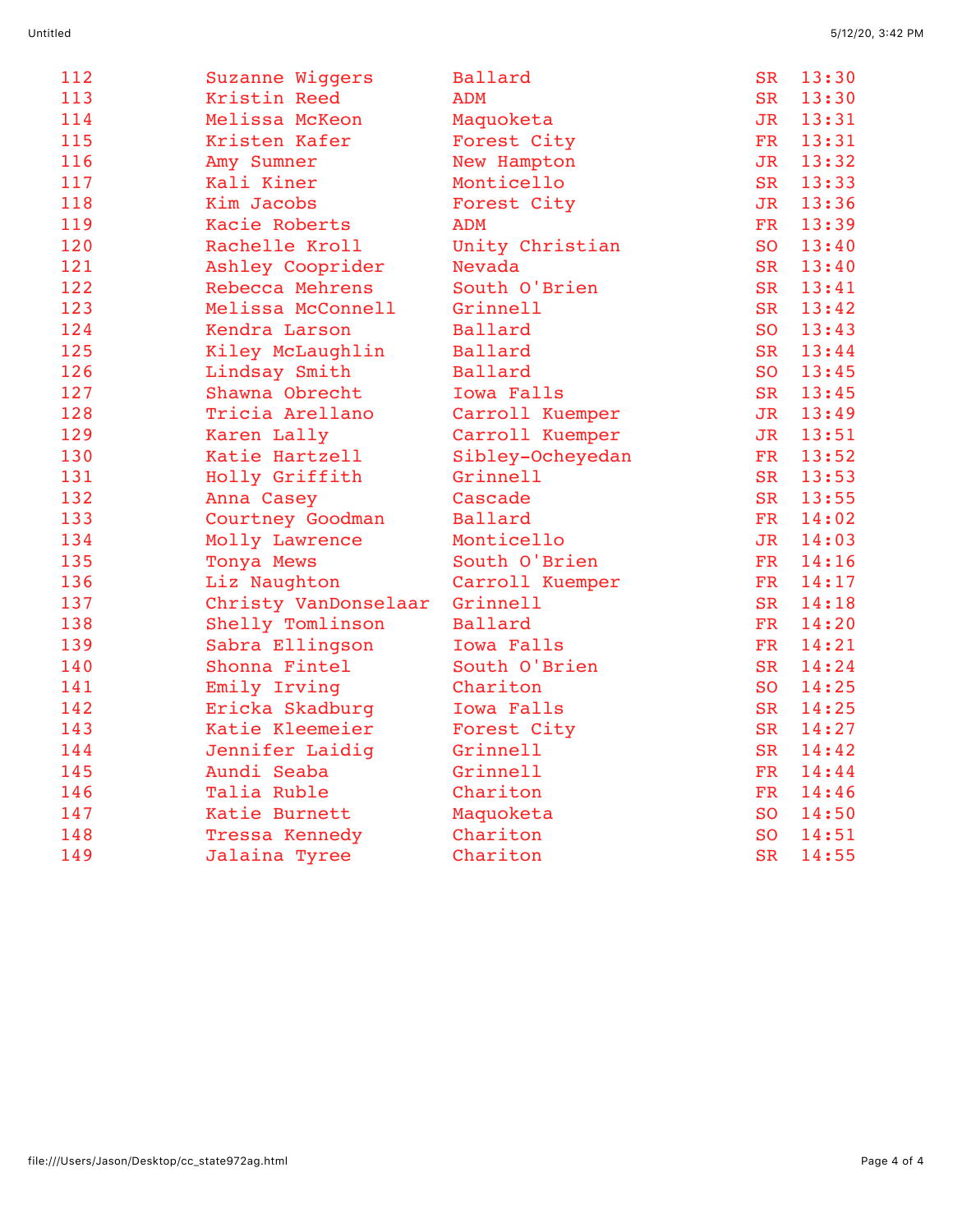# **1997 GIRLS' STATE CROSS COUNTRY RESULTS**

### **Lakeside Golf Course, Kennedy Park, Fort Dodge**

### **Saturday, November 1**

# **CLASS 1A GIRLS'**

| 1              | Bennett-Durant                 | 118<br>5<br>50<br>51<br>12<br>77<br>120             |
|----------------|--------------------------------|-----------------------------------------------------|
| 2              | North Linn                     | 120<br>32<br>57<br>$\overline{7}$<br>24<br>68<br>86 |
| 3              | Calamus-Wheatland              | 66<br>138<br>6<br>62<br>82<br>102<br>$\overline{4}$ |
| 4              | Tripoli                        | 36<br>76<br>88<br>101<br>145<br>11<br>22            |
| 5              | Nodaway Valley                 | 75<br>179<br>35<br>41<br>48<br>55<br>107            |
| 6              | Iowa Mennonite                 | 43<br>45<br>105<br>184<br>26<br>70<br>114           |
| 7              | Pekin                          | 104<br>191<br>37<br>72<br>21<br>61<br>84            |
| 8              | Denver                         | 202<br>44<br>63<br>111<br>31<br>64<br>94            |
| 9              | Gilbert                        | 89<br>203<br>13<br>54<br>56<br>80<br>81             |
| 10             | Lynnville-Sully                | 53<br>97<br>52<br>123<br>211<br>9<br>124            |
| 11             | Galva-Holstein                 | 83<br>87<br>98<br>213<br>29<br>96<br>14             |
| 12             | Colo-Nesco                     | 254<br>60<br>69<br>79<br>112<br>46                  |
| 13             | Belmond-Klemme                 | 258<br>67<br>73<br>100<br>110<br>117<br>18          |
| 14             | Mount Ayr                      | 108<br>276<br>49<br>92<br>93<br>113<br>42           |
| 15             | Pocahontas Area                | 58<br>103<br>287<br>40<br>90<br>99                  |
| 16             | Bedford                        | 109<br>292<br>78<br>85<br>116<br>20                 |
| 17             | Southern Cal                   | 118<br>311<br>74<br>91<br>121<br>28<br>119          |
| 18             | Avo-Ha-Shelby-Tennant          | 106<br>65<br>71<br>95<br>122<br>337<br>115          |
|                |                                |                                                     |
| $\mathbf 1$    | Jane McDermott<br>1            | 11:53<br>North Tama<br><b>SR</b>                    |
| $\overline{2}$ | $\overline{2}$<br>Sarah Arens  | Remsen St. Mary's<br>11:54<br>JR                    |
| 3              | $\overline{3}$<br>Heather Kite | 11:58<br><b>FR</b><br>Jesup                         |
| 4              | 4<br>Michelle Lahann           | Calamus-Wheatland<br>12:01<br>JR                    |
| 5              | 5<br>Erin Kappeler             | 12:02<br>FR<br>Bennett-Durant                       |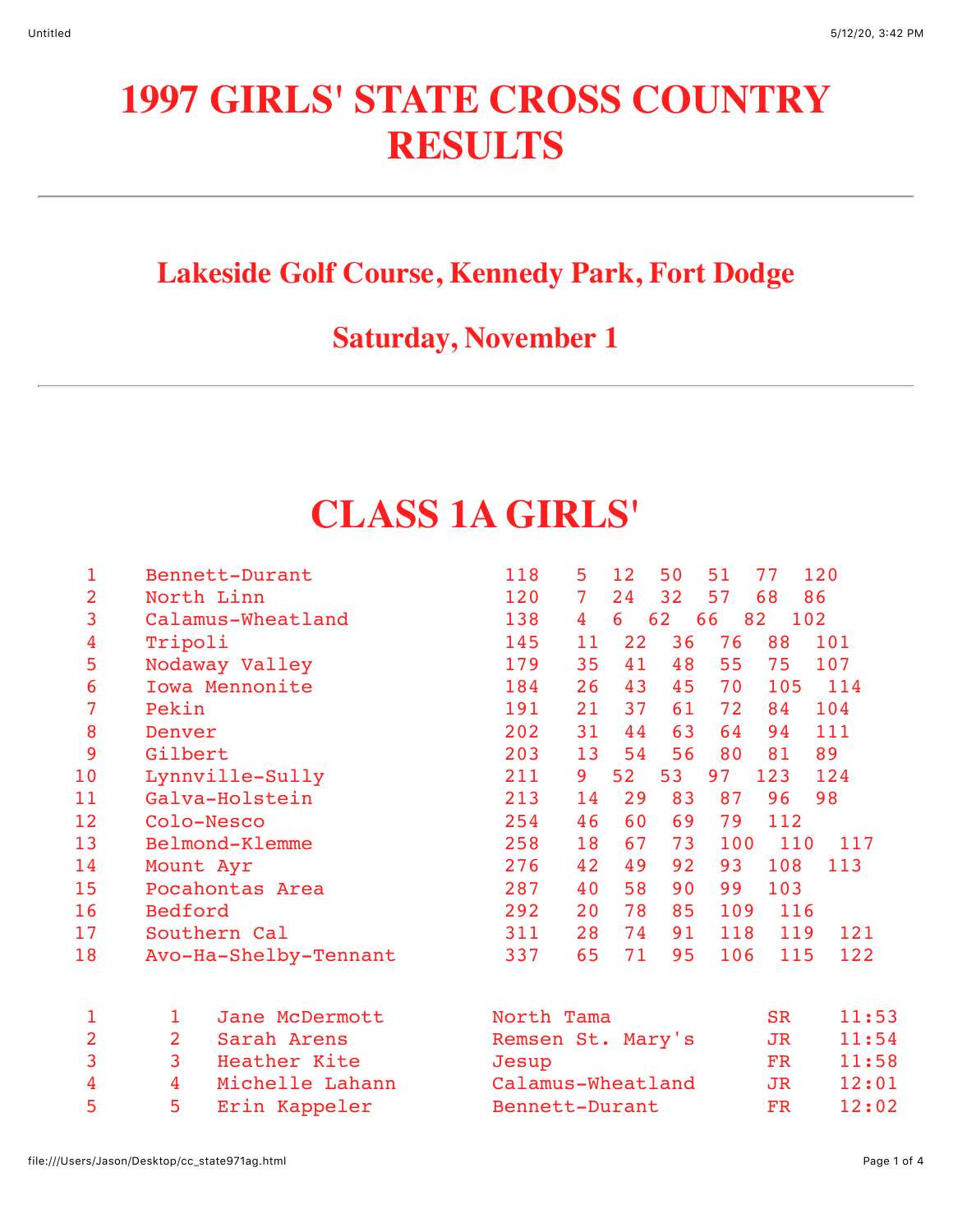| 6              | 6              | Katie Hayen          | Calamus-Wheatland         | <b>FR</b> | 12:02 |
|----------------|----------------|----------------------|---------------------------|-----------|-------|
| $\overline{7}$ | $\overline{7}$ | Jennifer Hedrick     | North Linn                | <b>SO</b> | 12:04 |
| 8              | 8              | Amber Schmidt        | Northwest                 | <b>SR</b> | 12:09 |
| 9              | 9              | Suzy Van Wyngarden   | Lynnville-Sully           | <b>SR</b> | 12:09 |
| 10             | 10             | Aimee Dunlop         | Woodbine                  | <b>SR</b> | 12:10 |
| 11             | 11             | Kristy Blasberg      | Tripoli                   | <b>SR</b> | 12:13 |
| 12             | 12             | Shannon Von Muenster | Bennett-Durant            | FR        | 12:16 |
| 13             | 13             | Mary Oppold          | Gilbert                   | <b>FR</b> | 12:16 |
| 14             | 14             | Lacey Leinbaugh      | Galva-Holstein            | <b>SO</b> | 12:20 |
| 15             | 15             | Julie Arthur         | Williamsburg              | <b>SR</b> | 12:24 |
| 16             | 16             | Teresa Wessling      | Guthrie Center            | JR        | 12:28 |
| 17             | 17             | Jenni Janssen        | Tipton                    | <b>SO</b> | 12:29 |
| 18             | 18             | Abby Gabrielson      | Belmond-Klemme            | <b>SO</b> | 12:30 |
| 19             | 19             | Stacy Shaw           | Dike-New Hartford         | <b>SR</b> | 12:31 |
| 20             | 20             | Ann McMillen         | Bedford                   | <b>FR</b> | 12:32 |
| 21             | 21             | Renae Raap           | Pekin                     | <b>SR</b> | 12:34 |
| 22             | 22             | Jamie Quass          | Tripoli                   | JR        | 12:36 |
| 23             | 23             | Ronda Cheers         | East Union                | <b>SR</b> | 12:37 |
| 24             |                | Jessie Sackett       | North Linn                | FR        | 12:39 |
| 25             | 24             | Lydia Brawner        | Hartley-Melvin-Sanborn SR |           | 12:40 |
| 26             |                | Angela Bock          | Iowa Mennonite            | JR        | 12:40 |
| 27             | 25             | Jill Schwiebert      | <b>BGM</b>                | <b>FR</b> | 12:41 |
| 28             | 26             | Michelle Hardy       | Southern Cal              | JR        | 12:42 |
| 29             |                | Katie Lichter        | Galva-Holstein            | <b>SO</b> | 12:43 |
| 30             | 27             | Cindy Pruess         | North Cedar               | JR        | 12:43 |
| 31             |                | Tara Pratt           | Denver                    | JR        | 12:44 |
| 32             |                | Denise Miller        | North Linn                | <b>SR</b> | 12:44 |
| 33             | 28             | Liz Jones            | Sioux Central             | <b>SR</b> | 12:45 |
| 34             | 29             | Kari Swenson         | South Hamilton            | <b>SO</b> | 12:46 |
| 35             | 30             | Angie Bingaman       | Nodaway Valley            | <b>SO</b> | 12:47 |
| 36             |                | Tiffany Foster       | Tripoli                   | <b>JR</b> | 12:48 |
| 37             |                | Tiffany Brain        | Pekin                     | JR        | 12:48 |
| 38             | 31             | Leesa Matt           | Valley CEW                | <b>SO</b> | 12:49 |
| 39             | 32             | Katie Rulapaugh      | <b>SCMT</b>               | JR        | 12:49 |
| 40             |                | Ruth Spangler        | Pocahontas Area           | <b>SR</b> | 12:49 |
| 41             | 33             | Kelly Smith          | Nodaway Valley            | JR        | 12:50 |
| 42             | 34             | Jennifer Nelson      | Mount Ayr                 | <b>SO</b> | 12:52 |
| 43             |                | Jeanette Schlabach   | Iowa Mennonite            | <b>SR</b> | 12:53 |
| 44             |                | Heidi Brody          | Denver                    | FR        | 12:53 |
| 45             |                | Mary Leichty         | Iowa Mennonite            | <b>SO</b> | 12:54 |
| 46             | 35             | Steph Meimann        | Colo-Nesco                | FR        | 12:57 |
| 47             | 36             | Dawn Sporrer         | Glidden-Ralston           | <b>SO</b> | 12:57 |
| 48             |                | Teresa Shannon       | Nodaway Valley            | <b>SR</b> | 13:00 |
| 49             | 37             | Rachel Derscheid     | Mount Ayr                 | JR        | 13:00 |
| 50             |                | Amanda Buesing       | Bennett-Durant            | <b>JR</b> | 13:00 |
| 51<br>52       |                | Rachel Schroeder     | Bennett-Durant            | <b>SR</b> | 13:01 |
|                | 38             | Susie Gray           | Lynnville-Sully           | JR        | 13:02 |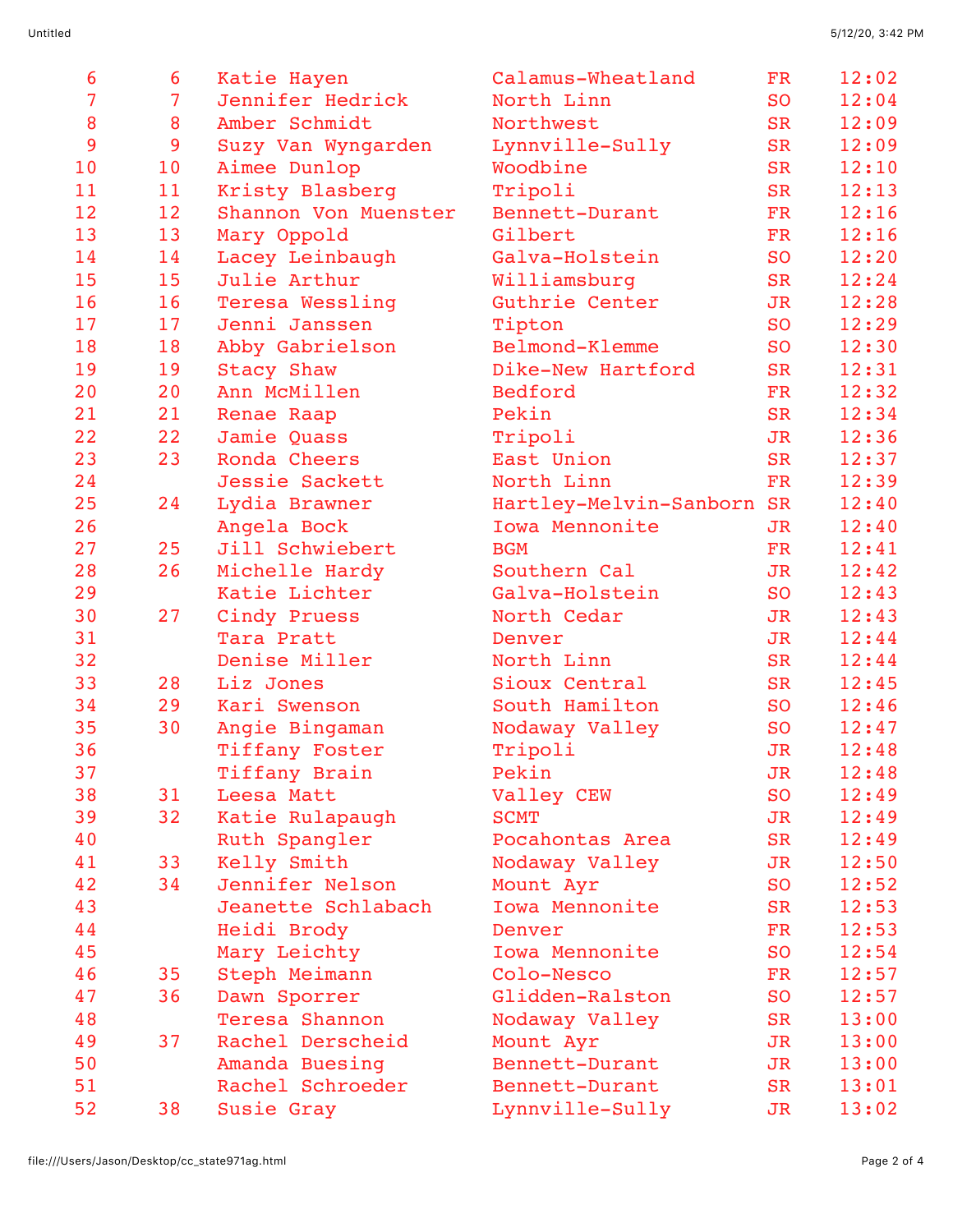| 53 |    | Jill Rozendaal          | Lynnville-Sully       | <b>FR</b> | 13:03 |
|----|----|-------------------------|-----------------------|-----------|-------|
| 54 | 39 | Lydia Abarr             | Gilbert               | <b>SR</b> | 13:03 |
| 55 |    | Kate Olesen             | Nodaway Valley        | <b>SR</b> | 13:04 |
| 56 |    | Allison Abarr           | Gilbert               | <b>FR</b> | 13:04 |
| 57 |    | Lani Nielsen            | North Linn            | <b>SR</b> | 13:04 |
| 58 | 40 | Dena Ricklefs           | Pocahontas Area       | <b>SO</b> | 13:07 |
| 59 | 41 | Allison Hemphill        | Panorama              | <b>JR</b> | 13:10 |
| 60 |    | Staci Weltz             | Colo-Nesco            | <b>SO</b> | 13:10 |
| 61 |    | Cara Harris             | Pekin                 | <b>SO</b> | 13:11 |
| 62 |    | Nicole Lahann           | Calamus-Wheatland     | <b>SO</b> | 13:12 |
| 63 |    | Jess Wolter             | Denver                | <b>SR</b> | 13:13 |
| 64 |    | Ingrid Syhre            | Denver                | <b>FR</b> | 13:14 |
| 65 | 42 | Steph Collins           | Avo-Ha-Shelby-Tennant | <b>JR</b> | 13:15 |
| 66 |    | Tara Pickering          | Calamus-Wheatland     | <b>SO</b> | 13:15 |
| 67 |    | Linsay Thompsen         | Belmond-Klemme        | <b>SO</b> | 13:16 |
| 68 |    | Jana Haughenbury        | North Linn            | <b>SO</b> | 13:16 |
| 69 |    | Hillary Walters         | Colo-Nesco            | <b>SO</b> | 13:17 |
| 70 |    | Charletta Erb           | Iowa Mennonite        | <b>SR</b> | 13:18 |
| 71 |    | Steph Goettsch          | Avo-Ha-Shelby-Tennant | JR        | 13:19 |
| 72 |    | Renate Ruggles          | Pekin                 | JR        | 13:20 |
| 73 |    | Tasha Nelson            | Belmond-Klemme        | <b>JR</b> | 13:21 |
| 74 |    | Melanie Iler            | Southern Cal          | <b>JR</b> | 13:21 |
| 75 |    | Phylisha Eshelman       | Nodaway Valley        | JR        | 13:22 |
| 76 |    | Adrianne Milius         | Tripoli               | <b>SO</b> | 13:23 |
| 77 |    | Maret Wilson            | Bennett-Durant        | JR        | 13:25 |
| 78 |    | Andrea White            | Bedford               | FR        | 13:26 |
| 79 |    | Jill Robinson           | Colo-Nesco            | <b>SO</b> | 13:27 |
| 80 |    | Anne Allen              | Gilbert               | JR        | 13:27 |
| 81 |    | Angie Hulsebus          | Gilbert               | JR        | 13:28 |
| 82 |    | Alisa Timmerman         | Calamus-Wheatland     | <b>SO</b> | 13:29 |
| 83 |    | Kim Henry               | Galva-Holstein        | <b>SO</b> | 13:31 |
| 84 |    | McKensey Brown          | Pekin                 | <b>SO</b> | 13:32 |
| 85 |    | Crystal Price           | Bedford               | FR        | 13:32 |
| 86 |    | Deanne Miller           | North Linn            | JR        | 13:32 |
| 87 |    | Heather Vohs            | Galva-Holstein        | JR        | 13:33 |
| 88 |    | Lisa Moeller            | Tripoli               | <b>SO</b> | 13:34 |
| 89 |    | MacKenzie Henryson      | Gilbert               | <b>SO</b> | 13:35 |
| 90 |    | Amy Johnson             | Pocahontas Area       | <b>SR</b> | 13:35 |
| 91 |    | Jenny Otto              | Southern Cal          | <b>SR</b> | 13:36 |
| 92 |    | Amber Taylor            | Mount Ayr             | <b>SO</b> | 13:37 |
| 93 |    | Laura Galloway          | Mount Ayr             | SR        | 13:38 |
| 94 |    | Holly Streich           | Denver                | <b>FR</b> | 13:44 |
| 95 |    | Amy McMartin            | Avo-Ha-Shelby-Tennant | <b>SR</b> | 13:47 |
| 96 |    | <b>Brooke Bagenstos</b> | Galva-Holstein        | <b>FR</b> | 13:48 |
| 97 |    | Erin Shearn             | Lynnville-Sully       | <b>SO</b> | 13:48 |
| 98 |    | Marcell Hoffert         | Galva-Holstein        | <b>SO</b> | 13:49 |
| 99 |    | Joanna Schreiber        | Pocahontas Area       | <b>SO</b> | 13:49 |